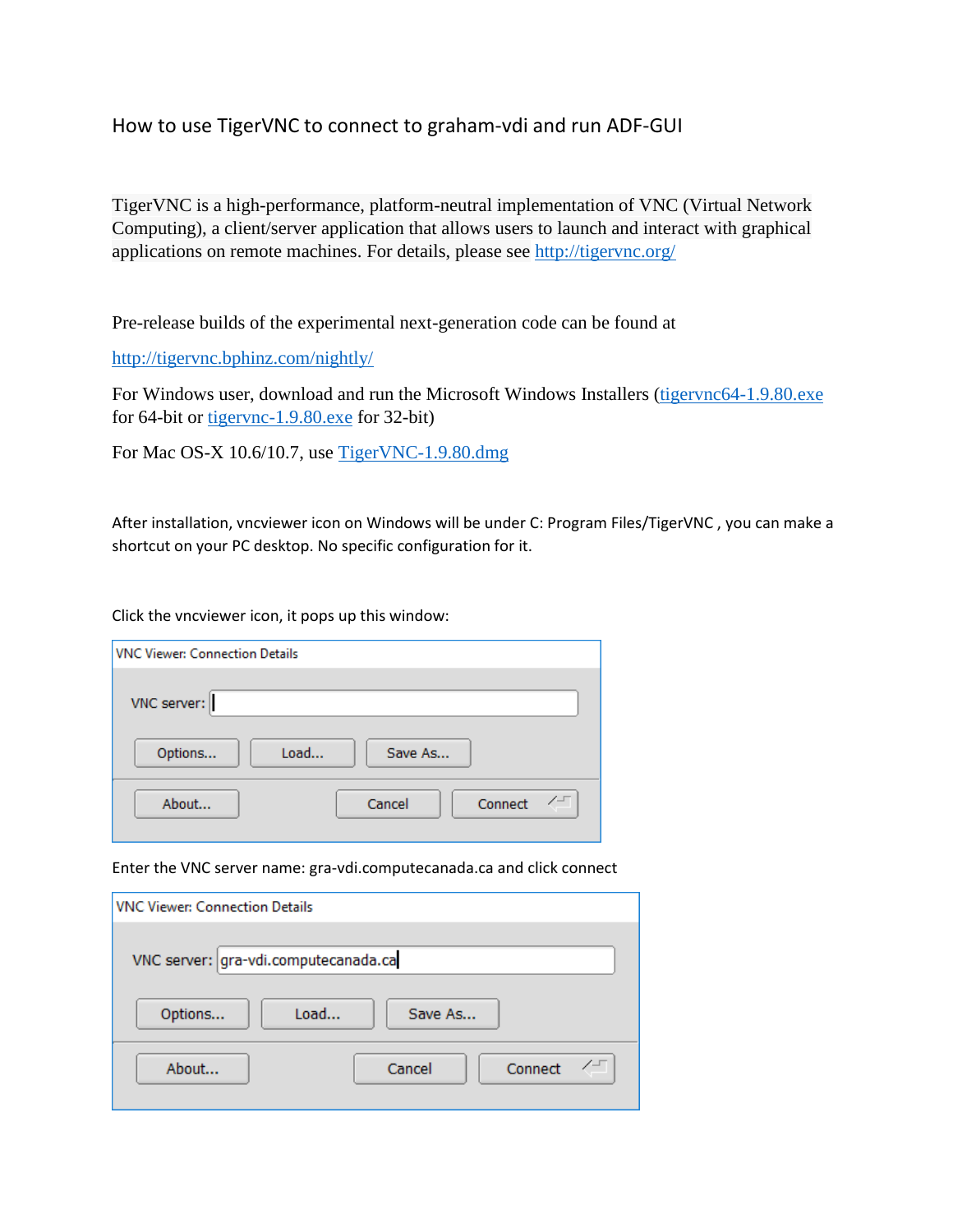It pops up the window below. Ignore it and click yes



It pops up a window for your username to Graham

| x11 - TigerVNC  | $\overline{\phantom{a}}$ | $\Box$ | $\times$ |
|-----------------|--------------------------|--------|----------|
|                 | 63 囲 us 14:08 ①          |        |          |
|                 |                          |        |          |
|                 |                          |        |          |
|                 |                          |        |          |
|                 |                          |        |          |
|                 |                          |        |          |
|                 |                          |        |          |
|                 |                          |        |          |
|                 |                          |        |          |
|                 |                          |        |          |
| Login           |                          |        |          |
|                 |                          |        |          |
| <b>Username</b> |                          |        |          |
|                 |                          |        |          |
|                 |                          |        |          |
|                 |                          |        |          |
|                 |                          |        |          |
|                 |                          |        |          |
|                 |                          |        |          |
|                 |                          |        |          |
|                 |                          |        |          |
|                 |                          |        |          |
|                 |                          |        |          |
|                 |                          |        |          |

Then password

| x11 - TigerVNC |                   | $\Box$ | $\times$ |
|----------------|-------------------|--------|----------|
|                | 63 图 us 14:10 (D) |        |          |
|                |                   |        |          |
|                |                   |        |          |
|                |                   |        |          |
|                |                   |        |          |
|                |                   |        |          |
|                |                   |        |          |
|                |                   |        |          |
|                |                   |        |          |
|                |                   |        |          |
| jemmyhu        |                   |        |          |
|                |                   |        |          |
| Password       |                   |        |          |
|                |                   |        |          |
|                |                   |        |          |
|                |                   |        |          |
|                |                   |        |          |
|                |                   |        |          |
|                |                   |        |          |
|                |                   |        |          |
|                |                   |        |          |
|                |                   |        |          |
|                |                   |        |          |
|                |                   |        |          |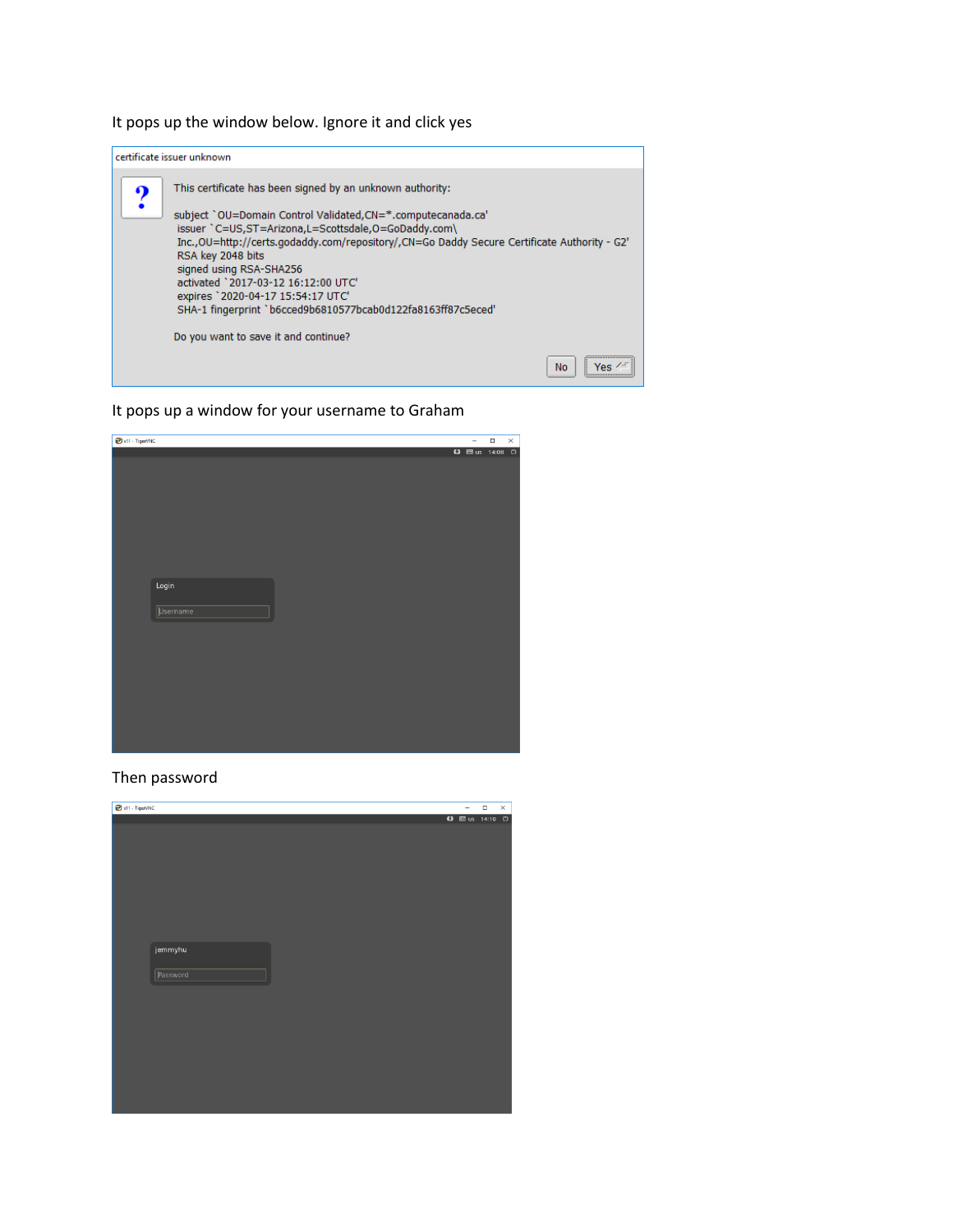

Once username and password are correct, the connection to Graham will be successful:

Click the top small black screen to open a terminal window,

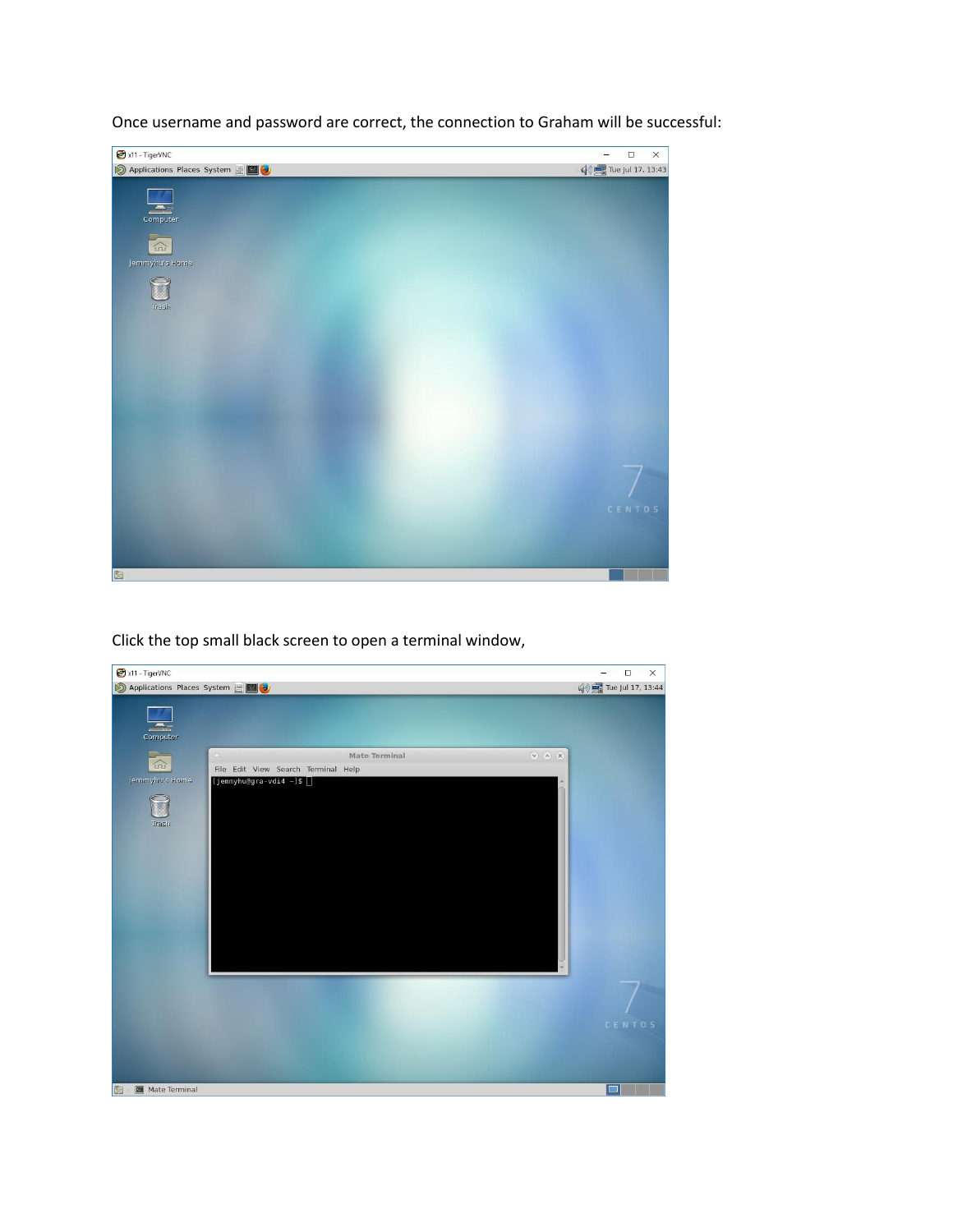Module command works (module list, module avail, module load, etc.). To use ADF-GUI, you can either module load adf/2016.106 or adf/2017.207



Then you can start to run the GUI, e.g., adfinput

| x11 - TigerVNC                               |                    |                                          | $\times$<br>$\Box$          |
|----------------------------------------------|--------------------|------------------------------------------|-----------------------------|
| Applications Places System & E               |                    |                                          | (b) Tue Jul 17, 13:46       |
| ADFinput 2017.207+ (r59931)                  |                    |                                          | $\odot$ (x) (x)             |
| G SCM Eile Edit Select Atoms Bonds View Help |                    |                                          |                             |
|                                              | <b>ADF</b>         | Main Model Properties Details MultiLevel | $\hbox{\tt Q}$              |
|                                              |                    |                                          |                             |
|                                              | Task:              |                                          |                             |
|                                              |                    | Single Point                             | $\blacktriangledown$        |
|                                              | Total charge:      | $\mathsf{O}$                             |                             |
|                                              | Spin polarization: | $\overline{0}$                           |                             |
|                                              | Unrestricted:      | $\Gamma$ Yes                             |                             |
|                                              | XC functional:     | LDA                                      | $\overline{\phantom{a}}$    |
|                                              | Relativity:        | None                                     | $\blacktriangledown$        |
|                                              |                    |                                          |                             |
|                                              | Basis set:         | DZ                                       | ۰                           |
|                                              | Frozen core:       | Large                                    | $\overline{\phantom{a}}$    |
|                                              | Numerical quality: | Normal                                   | $\overline{\phantom{a}}$    |
|                                              |                    |                                          |                             |
|                                              |                    |                                          |                             |
|                                              |                    |                                          |                             |
|                                              |                    |                                          |                             |
|                                              |                    |                                          |                             |
|                                              |                    |                                          |                             |
|                                              |                    |                                          |                             |
| <b>NCONHCIXVO</b>                            |                    |                                          |                             |
|                                              |                    |                                          |                             |
| Mate Terminal<br>ADFinput 2017.207+ (r<br>阮  |                    |                                          | $\mathcal{D}_{\mathcal{N}}$ |